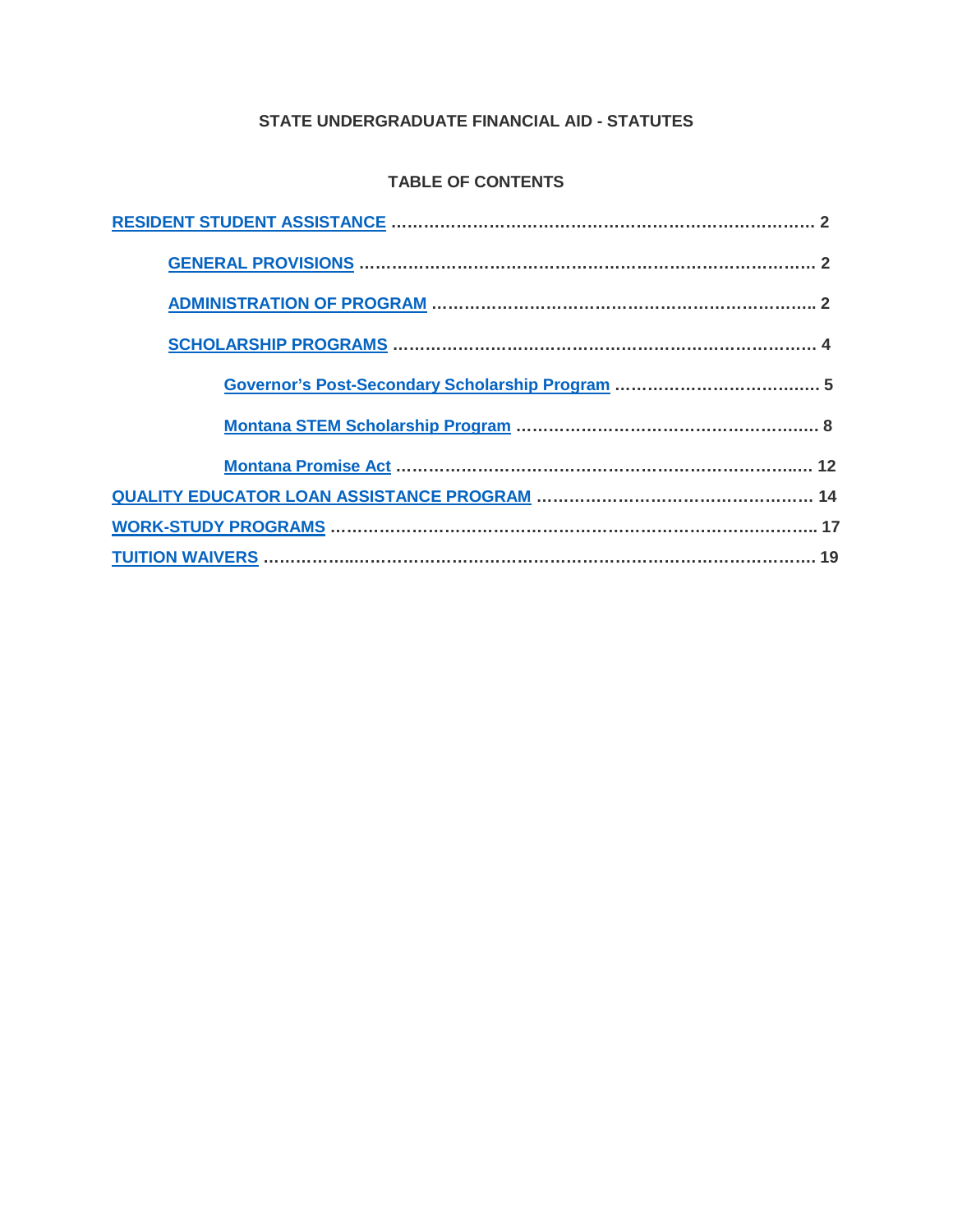### <span id="page-1-0"></span>**[RESIDENT STUDENT ASSISTANCE](#page-0-0)**

#### <span id="page-1-1"></span>**[GENERAL PROVISIONS](#page-0-1)**

**20-26-101. Short title.** Parts 1 and 2 may be cited as "The Montana Resident Student Financial Assistance Program".

**20-26-102. Purpose.** The purpose of parts 1 and 2 is to establish a program to provide financial assistance to resident Montana postsecondary students.

**20-26-103. Definitions.** As used in parts 1 and 2, the following definitions apply:

(1) "Postsecondary institution" includes the units of the university system and any private postsecondary institution.

(2) "Resident student" means a person who was a resident of Montana prior to enrolling and who is attending a qualified postsecondary institution within Montana.

**20-26-104. Resident student financial assistance program created.** There is a resident student financial assistance program administered by the commissioner of higher education.

#### **RELATED BOARD POLICY:**

- [Policy 501.1](http://mus.edu/borpol/bor500/501-1.pdf) Montana University System; Honor Scholarships
- [Policy 501.2](http://mus.edu/borpol/bor500/501-2.pdf) 2 Plus 2 Honor Scholarship
- [Policy 940.12.1](http://mus.edu/borpol/bor900/940-12-1.pdf) Tuition and Fee Approval; Disclosure of Total Cost of Attendance
- [Policy 940.30](http://mus.edu/borpol/bor900/940-30.pdf) Montana Tuition Assistance Program Eligibility Requirements; Montana University System (Baker Grant Program)
- [Policy 940.31](http://mus.edu/borpol/bor900/940-31.pdf) Policy Statement on Tuition
- □ [Policy 1202.1](http://mus.edu/borpol/bor1200/1202-1.pdf) Program Guidelines [for Intercollegiate Athletics]
- [Policy 1202.2](http://mus.edu/borpol/bor1200/1202-2.pdf) Conference Participation [for Intercollegiate Athletics]

#### <span id="page-1-2"></span>**[ADMINISTRATION OF PROGRAM](#page-0-2)**

**20-26-201. Duties of commissioner of higher education relative to program.** The commissioner of higher education shall:

(1) adopt rules to administer the resident student financial assistance program, including the establishment of criteria for student eligibility which shall consider financial need;

- (2) determine the amount of individual grants;
- (3) establish procedures for fiscal control, fund accounting, and necessary reports; and
- (4) apply for, receive, and administer federal and private money.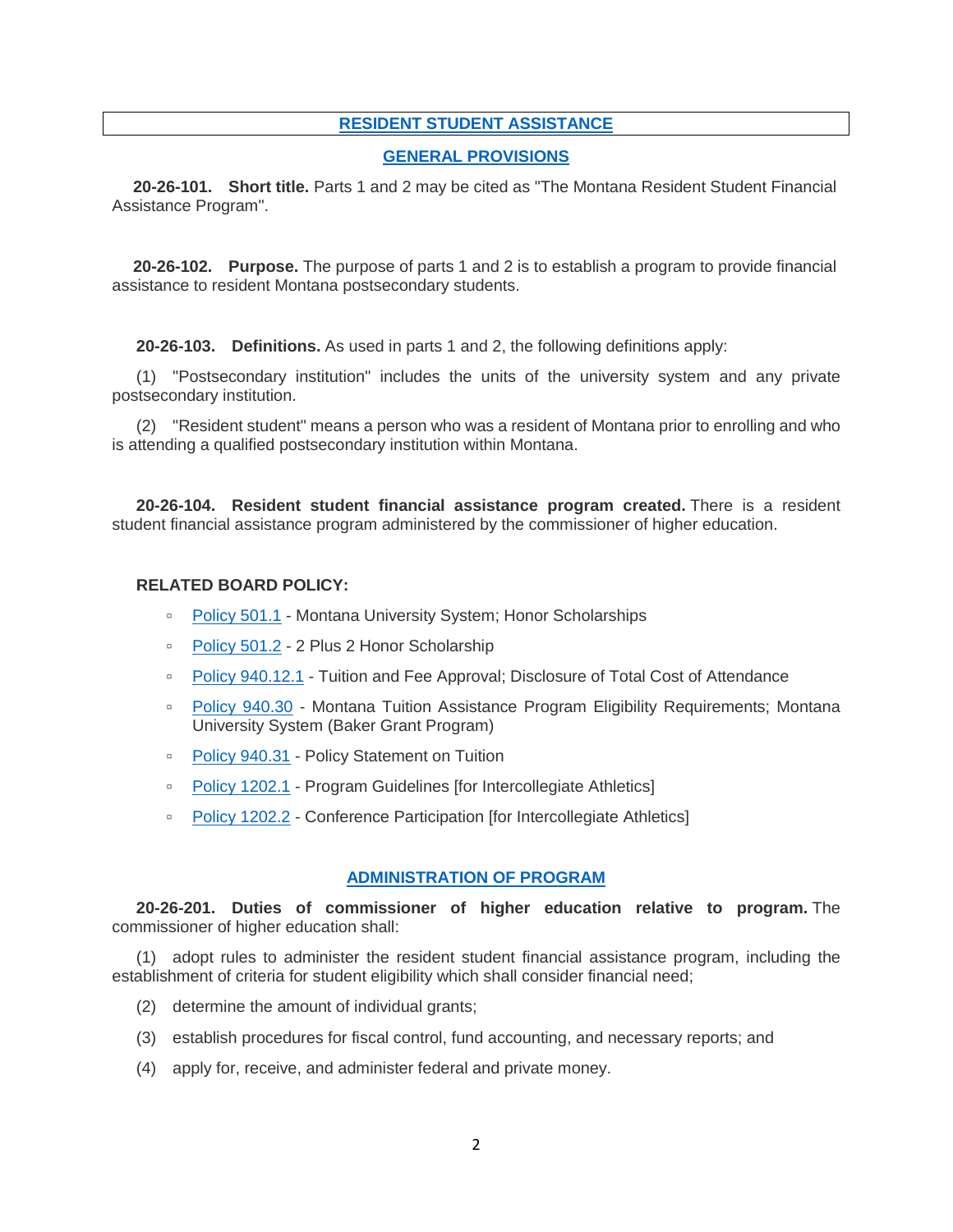**20-26-202. Administrative costs.** Administration costs not provided by the federal grant that are attributable to parts 1 and 2 shall be negotiated and charged to the individual participants.

**20-26-203. Deposit of moneys.** Funds received by the commissioner of higher education for the resident student financial assistance program, including funds for the administration of parts 1 and 2, shall be deposited in the state treasury.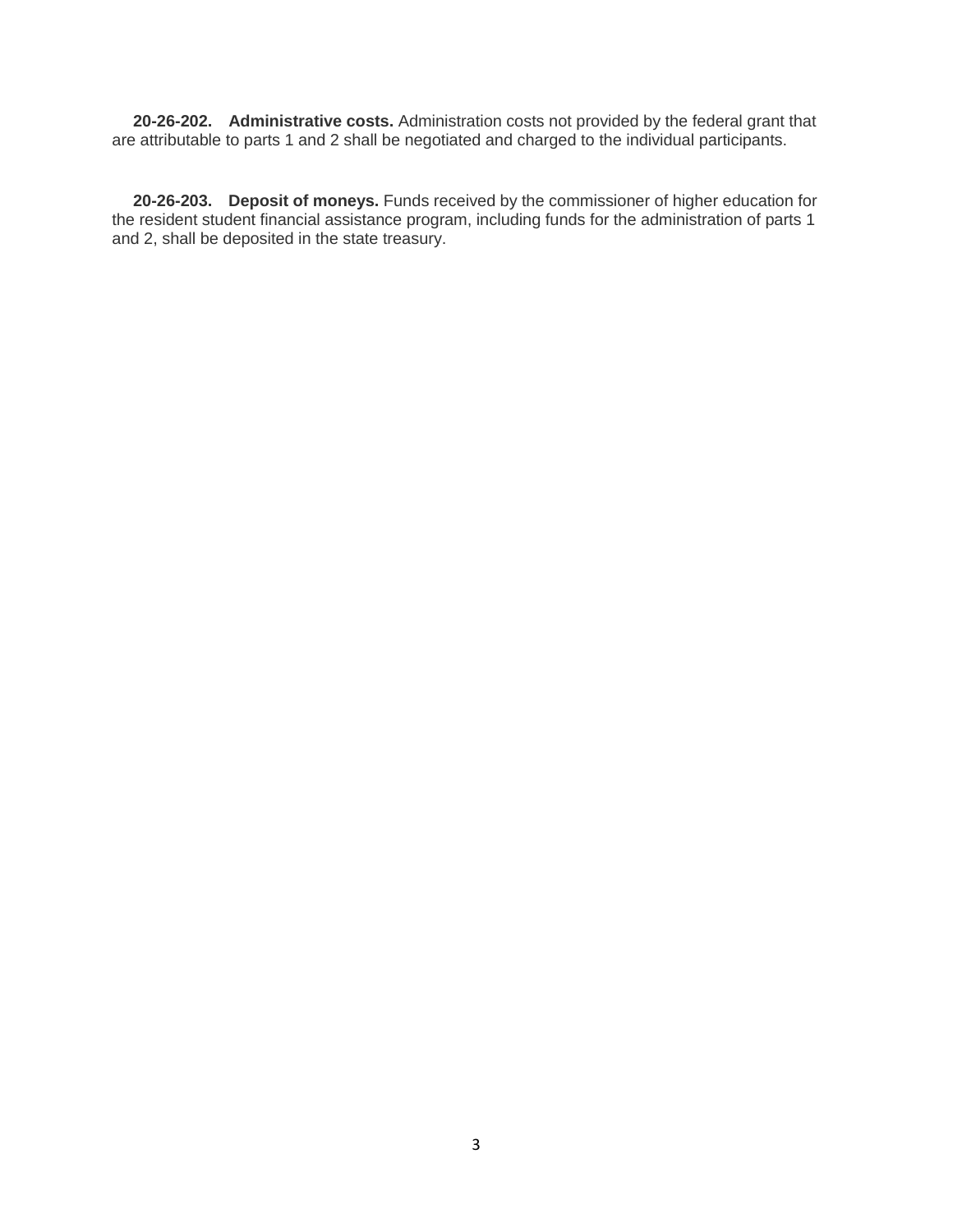### <span id="page-3-0"></span>**[SCHOLARSHIP PROGRAMS](#page-0-3)**

**20-26-606. Public and private sources of funding -- restrictions on use -- accounting.** (1) The board may accept donations from public or private sources and shall distribute those funds in accordance with this part.

(2) Except when a donor of private funds designates that scholarship funds must be given to students attending a private college, scholarship awards are determined solely by the board or an entity designated by the board pursuant to board policy adopted under **[20-26-602](http://leg.mt.gov/bills/mca/title_0200/chapter_0260/part_0060/section_0020/0200-0260-0060-0020.html)** and **[20-26-614](http://leg.mt.gov/bills/mca/title_0200/chapter_0260/part_0060/section_0140/0200-0260-0060-0140.html)**.

(3) Funds from public sources may not be used to pay for scholarships for students enrolled in Montana private colleges.

(4) Funds from private sources must be deposited into an account in the state special revenue fund established in **[17-2-102](http://leg.mt.gov/bills/mca/title_0170/chapter_0020/part_0010/section_0020/0170-0020-0010-0020.html)** to pay for scholarships for students enrolled in postsecondary institutions or, when designated by the donor, in Montana private colleges.

(5) Each postsecondary institution or Montana private college that receives scholarship payments shall prepare and submit to the board, in accordance with procedures and policies established by the board, a report of the postsecondary institution's or Montana private college's administration of the scholarships and a complete accounting of scholarship funds.

(6) Funds from a scholarship may not be used to pay for remedial or college-preparatory course work.

(7) Except for funds donated from private sources, the obligation for funding the governor's postsecondary scholarship program is an obligation of the state. This section may not be construed to require the board to provide scholarships to an eligible student without an appropriation to the board for the purposes of the governor's postsecondary scholarship program. Funds from private sources may not be used as an offset to general fund appropriations.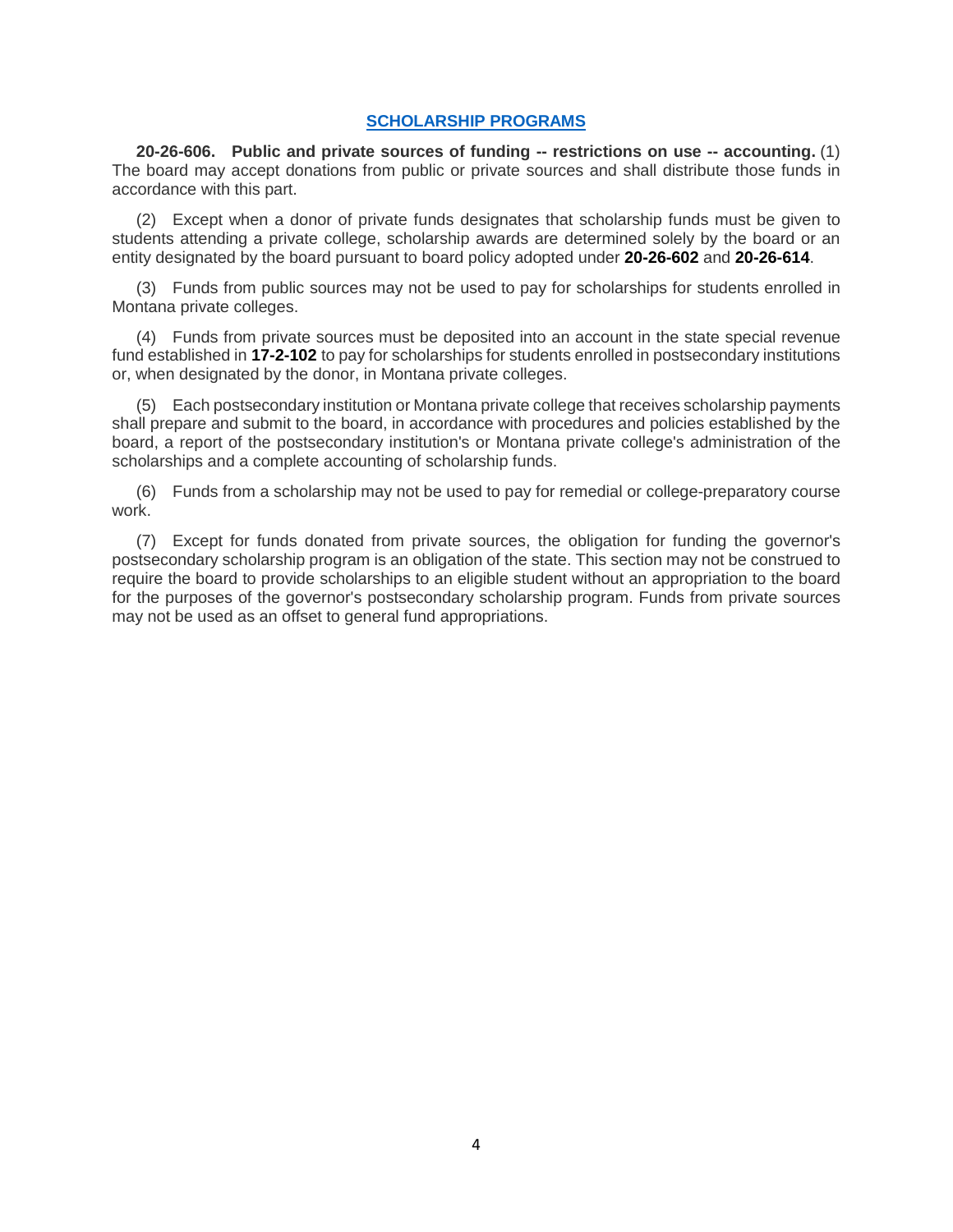### <span id="page-4-0"></span>**[Governor's Post-Secondary Scholarship Program](#page-0-4)**

**20-26-601. Short title.** Sections **[20-26-601](http://leg.mt.gov/bills/mca/title_0200/chapter_0260/part_0060/section_0010/None)** through **[20-26-605](http://leg.mt.gov/bills/mca/title_0200/chapter_0260/part_0060/section_0050/0200-0260-0060-0050.html)** may be cited as the "Governor's Postsecondary Scholarship Program".

**20-26-602. Governor's postsecondary scholarship program -- duties of council -- duties of board.** (1) There is a governor's postsecondary scholarship program administered by the board through the office of the commissioner of higher education with assistance from the council.

(2) The purpose of the governor's postsecondary scholarship program is to provide scholarships on the basis of need and merit to Montana residents toward the cost of attendance at 2-year and 4 year postsecondary institutions and to allocate some of the scholarships to specific areas of study that promote economic development or address critical workforce shortage areas in Montana.

(3) The council shall gather information and make recommendations for the board to consider in the board's adoption of policies and procedures under **[20-26-601](http://leg.mt.gov/bills/mca/title_0200/chapter_0260/part_0060/section_0010/0200-0260-0060-0010.html)** through **[20-26-605](http://leg.mt.gov/bills/mca/title_0200/chapter_0260/part_0060/section_0050/0200-0260-0060-0050.html)**. The recommendations must attempt to promote efficient administration of the governor's postsecondary scholarship program.

(4) After consideration of the council's recommendations pursuant to subsection (3), the board shall adopt policies and procedures for administration of the governor's postsecondary scholarship program consistent with **[20-26-601](http://leg.mt.gov/bills/mca/title_0200/chapter_0260/part_0060/section_0010/0200-0260-0060-0010.html)** through **[20-26-605](http://leg.mt.gov/bills/mca/title_0200/chapter_0260/part_0060/section_0050/0200-0260-0060-0050.html)**.

(5) Subject to available funding, scholarships must be awarded on an annual basis to qualified recipients pursuant to policies adopted by the board. The board may delegate to Montana high schools and postsecondary institutions the authority to review scholarship applications and select scholarship recipients.

**20-26-603. Definitions.** As used in this part, the following definitions apply:

(1) "Accredited" means a school that is accredited by the board of public education pursuant to **[20-7-102](http://leg.mt.gov/bills/mca/title_0200/chapter_0070/part_0010/section_0020/0200-0070-0010-0020.html)**.

(2) "Board" means the board of regents of higher education created by Article X, section 9(2), of the Montana constitution.

(3) "Council" means the governor's postsecondary scholarship advisory council created in **[2-15-](http://leg.mt.gov/bills/mca/title_0020/chapter_0150/part_0150/section_0240/0020-0150-0150-0240.html) [1524](http://leg.mt.gov/bills/mca/title_0020/chapter_0150/part_0150/section_0240/0020-0150-0150-0240.html)**.

(4) "Montana high school" means an accredited public or nonpublic high school.

- (5) "Montana private college" means a nonprofit private educational institution:
- (a) with its main campus and primary operations located within the state; and

(b) that offers education on the level of a baccalaureate degree and is accredited for that purpose by a national or regional accrediting agency recognized by the board.

- (6) "Postsecondary institution" means:
- (a) a unit of the Montana university system, as defined in **[20-25-201](http://leg.mt.gov/bills/mca/title_0200/chapter_0250/part_0020/section_0010/0200-0250-0020-0010.html)**;
- (b) a Montana community college, defined and organized as provided in **[20-15-101](http://leg.mt.gov/bills/mca/title_0200/chapter_0150/part_0010/section_0010/0200-0150-0010-0010.html)**; or
- (c) an accredited tribal community college located in the state of Montana.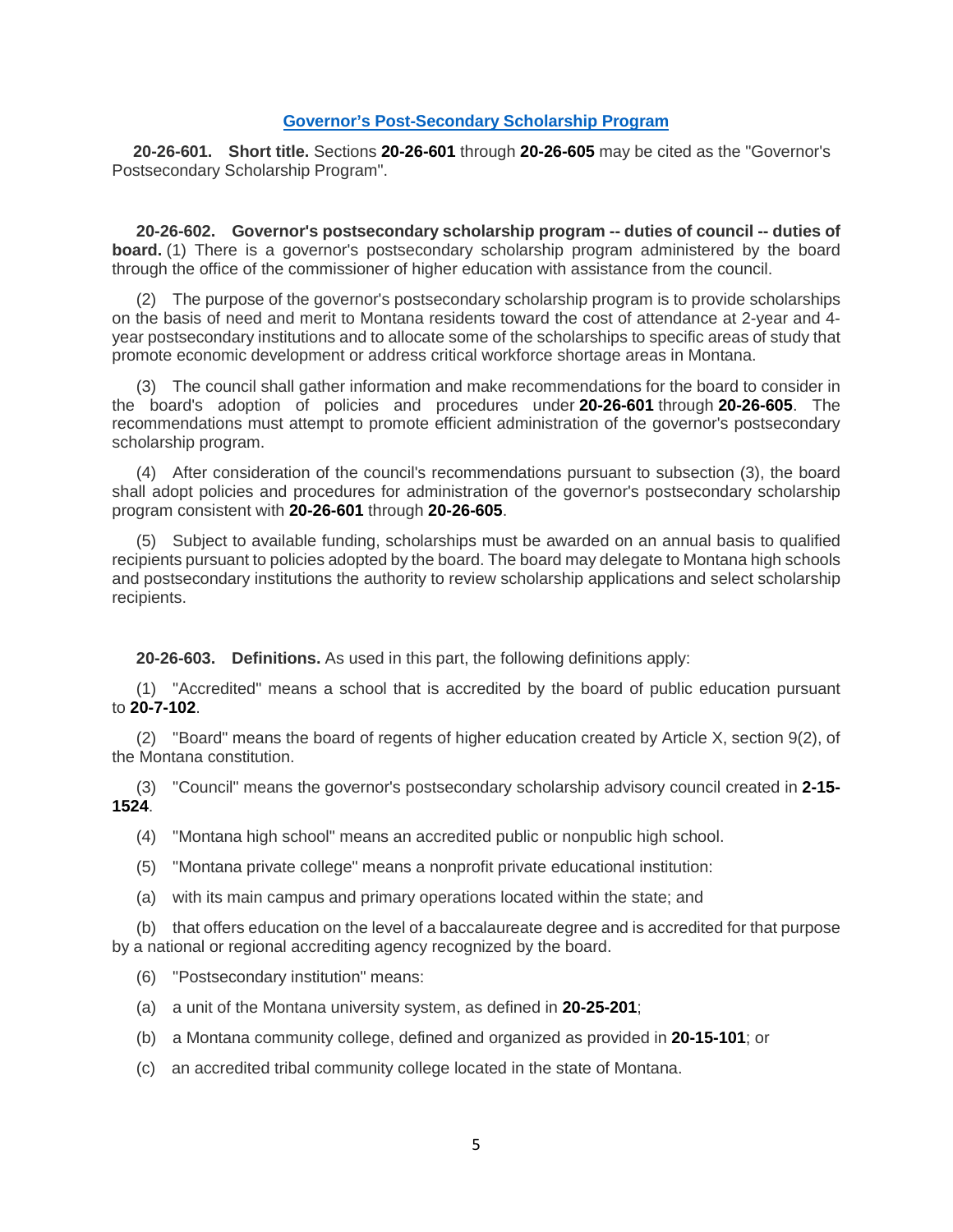(7) "Scholarship" means a payment toward the cost of attendance at a qualifying postsecondary institution, rounded up to the nearest dollar.

(8) "STEM or health care major" means a major that is related to science, technology, engineering, mathematics, or health care. Specific qualifying majors are identified in board policy.

(9) "Title IV" refers to Title IV of the Higher Education Act of 1965, as amended.

**20-26-604. Types and amounts of scholarships -- criteria.** (1) Scholarships must be awarded under the governor's postsecondary scholarship program in accordance with the requirements of this section and criteria established by board policy and procedures pursuant to **[20-26-602](http://leg.mt.gov/bills/mca/title_0200/chapter_0260/part_0060/section_0020/0200-0260-0060-0020.html)** and this section.

(2) Scholarships must be awarded on the basis of merit or need. Scholarships may be for either \$1,000 or \$2,000. Merit-based and need-based scholarships must be awarded in approximately equal monetary amounts.

(3) A merit-based scholarship must be awarded to at least one graduate of every accredited high school in Montana, including accredited nonpublic high schools.

(4) A portion of the money appropriated for need-based scholarships must be designated for applicants planning to attend 2-year postsecondary institutions or 2-year programs at 4-year postsecondary institutions and who plan to focus on specific areas of study that promote economic development or address current or projected critical workforce shortage areas in Montana, such as technology, health sciences, or trades, as provided under policies established by the board pursuant to **[20-26-602](http://leg.mt.gov/bills/mca/title_0200/chapter_0260/part_0060/section_0020/0200-0260-0060-0020.html)**.

**20-26-605. Eligibility requirements -- renewals -- limited appeals.** (1) Scholarships must be awarded under the governor's postsecondary scholarship program in accordance with the eligibility requirements of this section and pursuant to policies and procedures established by the board pursuant to **[20-26-602](http://leg.mt.gov/bills/mca/title_0200/chapter_0260/part_0060/section_0020/0200-0260-0060-0020.html)** and this section.

(2) To be eligible to receive a scholarship, a student must be a Montana resident eligible for instate tuition as determined by board policy.

(3) To be eligible to receive a merit-based scholarship, a student must have attained a minimum grade point average or numerical score on a standardized college admission test as prescribed by board policy.

(4) To be eligible to receive a need-based scholarship, a student must complete the standard free application for federal student aid form and the student's expected family contributions may not exceed the cost of attendance at the postsecondary institution that the student expects to attend.

(5) Scholarships must be awarded to students seeking their first certificate or their 2-year or 4 year degree at a postsecondary institution.

(6) Scholarships may be renewed in accordance with board policy. The policy must include proof of satisfactory academic performance.

(7) Scholarships may be terminated in accordance with board policy.

(8) The board shall establish policies and procedures:

(a) to allow a student to transfer from one postsecondary institution to another without loss of the scholarship; and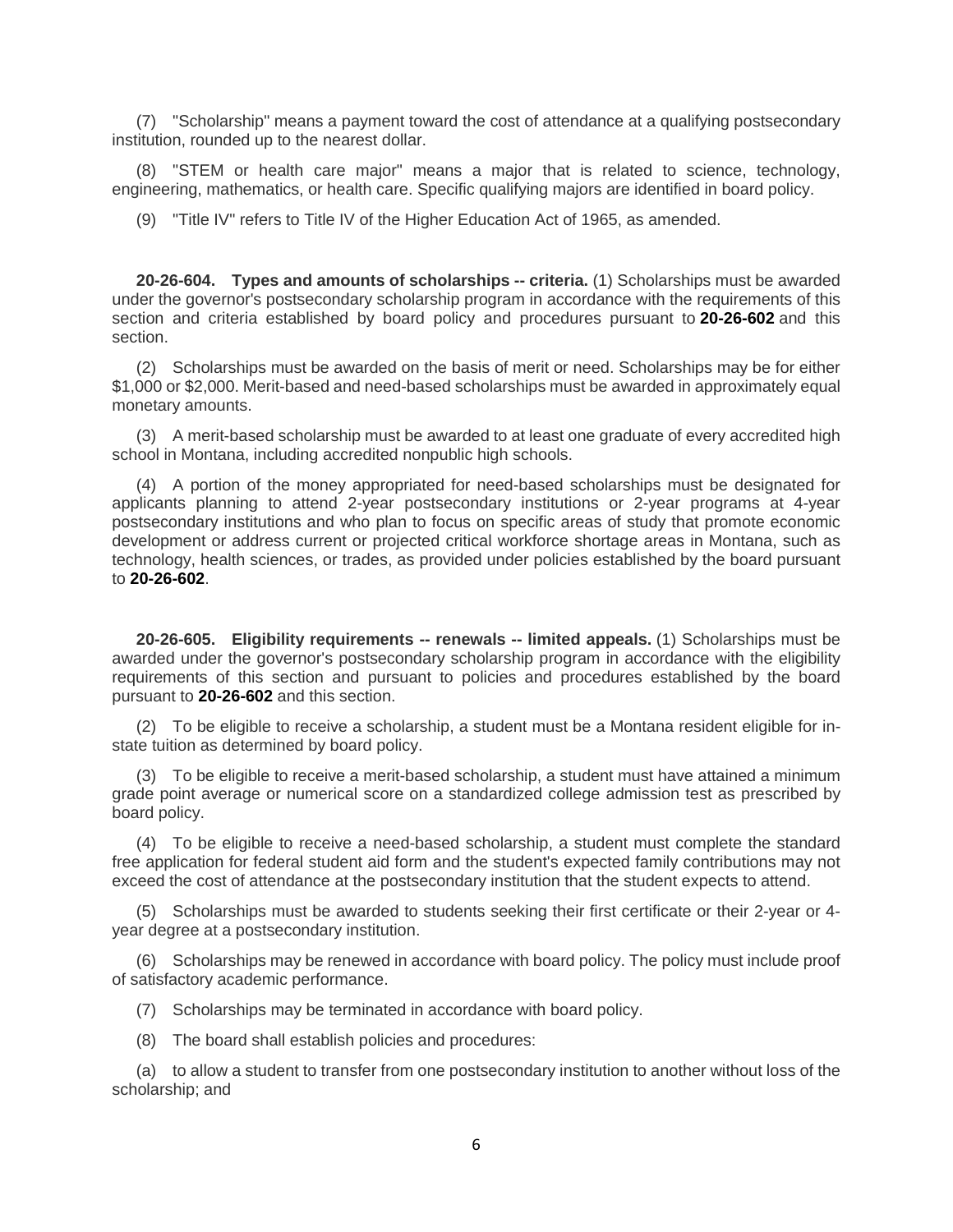(b) to ensure compliance with **[20-26-606](http://leg.mt.gov/bills/mca/title_0200/chapter_0260/part_0060/section_0060/0200-0260-0060-0060.html)**(3) if a student transfers from a postsecondary institution to a Montana private college.

(9) A scholarship recipient's right to receive other financial aid, awards, and scholarships may be limited as required by federal or state law or board policy.

(10) A student is ineligible to receive a scholarship under the governor's postsecondary scholarship program if the student:

(a) has been awarded a Montana university system honor scholarship;

(b) has failed to meet the federal Title IV selective service registration requirements;

(c) is in default on a Title IV or state of Montana educational loan or owes a refund to a federal Title IV or state of Montana student financial aid program; or

(d) is incarcerated. Upon release, the student may begin receiving scholarship payments if the student meets all other eligibility requirements. If approved by the board, credits earned during incarceration may be counted toward eligibility.

(11) (a) Except as provided in subsection (11)(b), scholarship awards are not subject to appeal.

(b) A student may appeal the termination of a scholarship based on extenuating circumstances in accordance with board policy.

### **RELATED BOARD POLICY:**

□ [Policy 501.3](http://mus.edu/borpol/bor500/501-3.pdf) - Governor's Post-Secondary Scholarship Program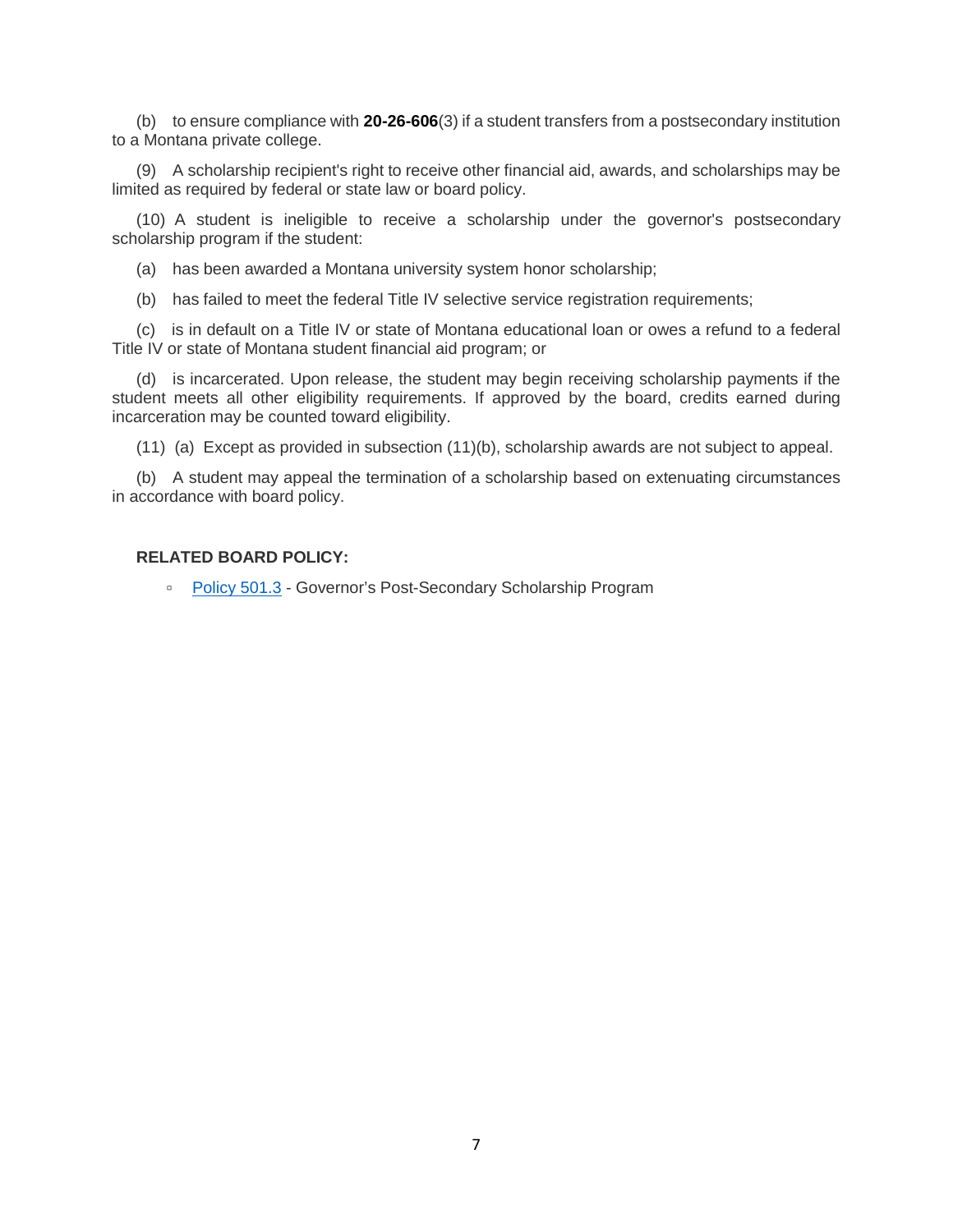### <span id="page-7-0"></span>**[Montana STEM Scholarship Program](#page-0-5)**

**20-26-614. Montana STEM scholarship program.** (1) There is a Montana STEM scholarship program. The program is administered by the board through the office of the commissioner of higher education.

(2) The purpose of the Montana STEM scholarship program is to provide an incentive for Montana high school students to prepare for, enter into, and complete degrees in postsecondary fields related to science, technology, engineering, mathematics, and health care, with the goal of increasing the number of STEM degree recipients participating in Montana's workforce.

(3) The board shall adopt policies and procedures for the administration of the Montana STEM scholarship program consistent with **[20-26-614](http://leg.mt.gov/bills/mca/title_0200/chapter_0260/part_0060/section_0140/None)** through **[20-26-617](http://leg.mt.gov/bills/mca/title_0200/chapter_0260/part_0060/section_0170/0200-0260-0060-0170.html)**.

**20-26-615. Eligibility requirements -- ineligibility.** (1) To be eligible for the Montana STEM scholarship, a student must:

(a) be a Montana resident who graduated from a Montana high school with a cumulative grade point average of at least 3.25;

(b) be eligible for in-state tuition pursuant to the board's policies;

(c) have completed a rigorous college preparation program, including 4 years of mathematics and 3 years of science;

(d) be enrolled full time in at least 15 credit hours at a postsecondary institution in the fall semester immediately following the student's graduation from high school;

(e) be seeking the student's first certificate or 2-year or 4-year degree at a postsecondary institution; and

(f) have declared a STEM or health care major as the student's intended course of study.

(2) A student is ineligible for the Montana STEM scholarship if the student:

(a) has failed to meet the federal Title IV selective service registration requirements;

(b) is in default on a Title IV or state of Montana educational loan or owes a refund to a federal Title IV or state of Montana student financial aid program; or

(c) is incarcerated. A student may receive a Montana STEM scholarship upon release if the student meets all other eligibility requirements.

**20-26-616. STEM scholarship amounts -- renewal requirements.** (1) A student who meets the requirements of **[20-26-615](http://leg.mt.gov/bills/mca/title_0200/chapter_0260/part_0060/section_0150/0200-0260-0060-0150.html)** will receive a \$1,000 scholarship for the first academic year the student is enrolled at a postsecondary institution.

(2) A student who meets the requirements of this subsection will receive a \$2,000 scholarship for the student's second academic year. To be eligible for the STEM scholarship in the student's second academic year, the student must:

- (a) have completed at least 30 credit hours in the first academic year;
- (b) have maintained a grade point average of at least 3.0;
- (c) be enrolled full time at the postsecondary institution in the current academic year; and
- (d) continue to pursue a STEM or health care major.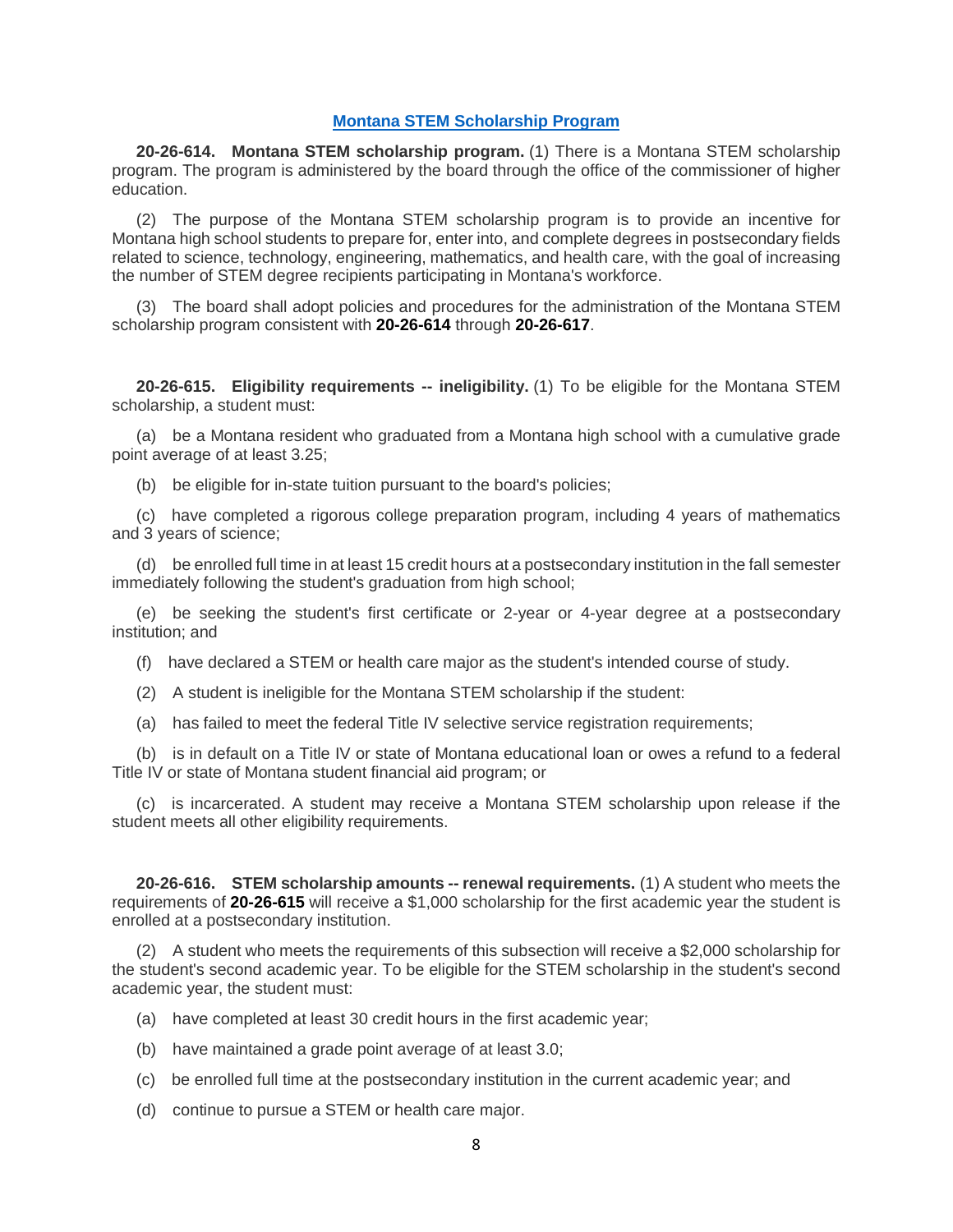(3) The board shall adopt a policy regarding the award of scholarships when the funds in the account established in **[20-26-617](http://leg.mt.gov/bills/mca/title_0200/chapter_0260/part_0060/section_0170/0200-0260-0060-0170.html)** are insufficient to fully fund the STEM scholarship program. The policy must prioritize scholarships in the following order:

(a) Renewals for qualified applicants of scholarships that were previously awarded have the highest priority.

(b) If funds remain after renewal scholarships are awarded pursuant to subsection (3)(a), then the number of new scholarships must be reduced but the individual award amounts must meet the requirements of subsections (1) and (2).

**20-26-617. Montana STEM scholarship program state special revenue account.** (1) There is a Montana STEM scholarship program account within the state special revenue fund established in **[17-](http://leg.mt.gov/bills/mca/title_0170/chapter_0020/part_0010/section_0020/0170-0020-0010-0020.html) [2-102](http://leg.mt.gov/bills/mca/title_0170/chapter_0020/part_0010/section_0020/0170-0020-0010-0020.html)**. The purpose of the account is to fund the Montana STEM scholarship program. The account is administered by the board through the office of the commissioner of higher education.

(2) There must be paid into the account the lottery net revenue calculated pursuant to **[23-7-402](http://leg.mt.gov/bills/mca/title_0230/chapter_0070/part_0040/section_0020/0230-0070-0040-0020.html)**. Every student who is eligible under the provisions of **[20-26-615](http://leg.mt.gov/bills/mca/title_0200/chapter_0260/part_0060/section_0150/0200-0260-0060-0150.html)** and **[20-26-616](http://leg.mt.gov/bills/mca/title_0200/chapter_0260/part_0060/section_0160/0200-0260-0060-0160.html)** must be awarded a Montana STEM scholarship.

(3) If the amount in this account is greater than the amount required to fund the scholarships as required by subsection (2), the excess funds may be carried over and used to fund scholarships in the next fiscal year.

(4) The board may use up to 1% of the funds transferred into the account in each fiscal year for costs related to administering the Montana STEM scholarship program.

(5) This account is statutorily appropriated, as provided in **[17-7-502](http://leg.mt.gov/bills/mca/title_0170/chapter_0070/part_0050/section_0020/0170-0070-0050-0020.html)**, to the board for the Montana STEM scholarship program established in **[20-26-614](http://leg.mt.gov/bills/mca/title_0200/chapter_0260/part_0060/section_0140/0200-0260-0060-0140.html)** through **[20-26-616](http://leg.mt.gov/bills/mca/title_0200/chapter_0260/part_0060/section_0160/0200-0260-0060-0160.html)**.

#### **23-7-202. Powers and duties of commission.** The commission shall:

(1) establish and operate a state lottery and may not become involved in any other gambling or gaming;

(2) determine policies for the operation of the state lottery, supervise the director and the staff, and meet with the director at least once every 3 months to make and consider recommendations, set policies, determine types and forms of lottery games to be operated by the state lottery, and transact other necessary business;

(3) maximize the net revenue paid to the state general fund and to the Montana STEM scholarship program special revenue account under **[23-7-402](http://leg.mt.gov/bills/mca/title_0230/chapter_0070/part_0040/section_0020/0230-0070-0040-0020.html)** and ensure that all policies and rules adopted further revenue maximization;

(4) subject to **[23-7-402](http://leg.mt.gov/bills/mca/title_0230/chapter_0070/part_0040/section_0020/0230-0070-0040-0020.html)**(1), determine the percentage of the money paid for tickets or chances to be paid out as prizes;

- (5) determine the price of each ticket or chance and the number and size of prizes;
- (6) provide for the conduct of drawings of winners of lottery games;

(7) carry out, with the director, a continuing study of the state lotteries of Montana and other states to make the state lottery more efficient, profitable, and secure from violations of the law;

(8) study and may enter into agreements with: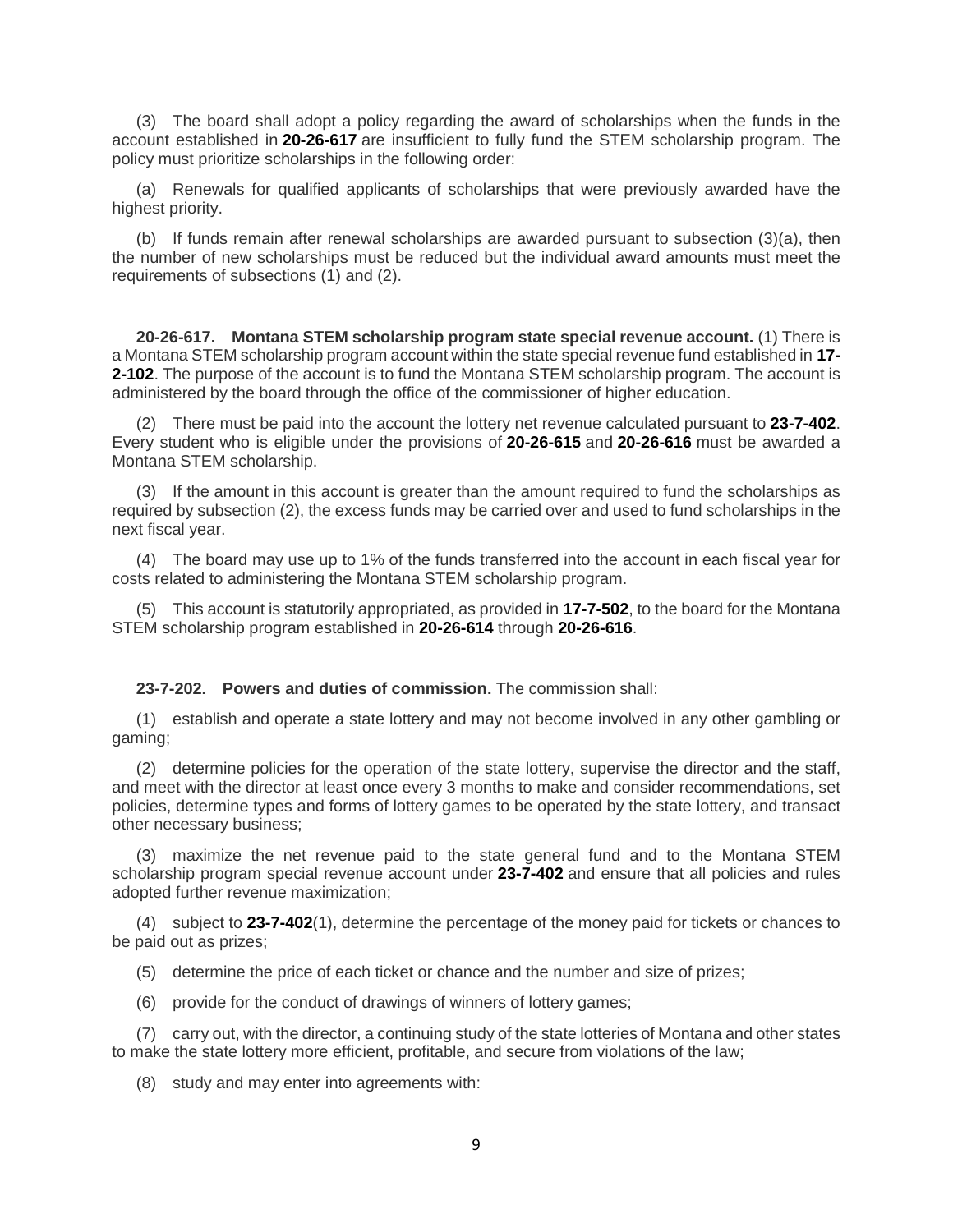(a) other lottery states and countries to offer lottery games; or

(b) an association for the purpose of participating in multistate lottery games or games offered in other states and other countries;

(9) prepare quarterly and annual reports on all aspects of the operation of the state lottery, including but not limited to types of games, gross revenue, prize money paid, operating expenses, net revenue to the state, contracts with gaming suppliers, and recommendations for changes to this part, and deliver a copy of each report to the governor, the department of administration, the legislative auditor, the president of the senate, the speaker of the house of representatives, and each member of the appropriate committee of each house of the legislature as determined by the president of the senate and the speaker of the house; and

(10) adopt rules relating to lottery staff sales incentives or bonuses and sales agents' commissions and any other rules necessary to carry out this part.

**23-7-402.** *(Temporary)* **Disposition of revenue.** (1) A minimum of 45% of the money paid for tickets or chances must be paid out as prize money. The prize money is statutorily appropriated, as provided in **[17-7-502](http://leg.mt.gov/bills/mca/title_0170/chapter_0070/part_0050/section_0020/0170-0070-0050-0020.html)**, to the lottery.

(2) Commissions paid to lottery ticket or chance sales agents are not a state lottery operating expense.

(3) Lottery contractor fees, which are fees paid to contracted lottery vendors based on sales, must be paid from the state lottery enterprise fund. The money to pay lottery contractor fees is statutorily appropriated, as provided in **[17-7-502](http://leg.mt.gov/bills/mca/title_0170/chapter_0070/part_0050/section_0020/0170-0070-0050-0020.html)**, to the lottery.

(4) (a) Except as provided in subsection (4)(b), that part of all gross revenue not used for the payment of prizes, commissions, and operating expenses, together with the interest earned on the gross revenue while the gross revenue is in the enterprise fund, is net revenue. Net revenue must be transferred quarterly from the enterprise fund established by **[23-7-401](http://leg.mt.gov/bills/mca/title_0230/chapter_0070/part_0040/section_0010/0230-0070-0040-0010.html)** to the state general fund. Once the amount of net revenue transferred to the general fund during a fiscal year equals the amount transferred to the general fund in fiscal year 2015, any additional net revenue must be transferred to the Montana STEM scholarship program special revenue account established in **[20-26-617](http://leg.mt.gov/bills/mca/title_0200/chapter_0260/part_0060/section_0170/0200-0260-0060-0170.html)**.

(b) For fiscal year 2016, prior to any net revenue being transferred to the general fund from the enterprise fund, \$400,000 of net revenue must be transferred from the enterprise fund to the Montana STEM scholarship special revenue account established in **[20-26-617](http://leg.mt.gov/bills/mca/title_0200/chapter_0260/part_0060/section_0170/0200-0260-0060-0170.html)** for the purpose of distributing STEM scholarships pursuant to **[20-26-614](http://leg.mt.gov/bills/mca/title_0200/chapter_0260/part_0060/section_0140/0200-0260-0060-0140.html)** through **[20-26-617](http://leg.mt.gov/bills/mca/title_0200/chapter_0260/part_0060/section_0170/0200-0260-0060-0170.html)** during the 2015-2016 school year.

(5) The spending authority of the lottery may be increased in accordance with this section upon review and approval of a revised operation plan by the office of budget and program planning. *(Terminates June 30, 2019--sec. 3, Ch. 2, L. 2013.)*

**23-7-402.** *(Effective July 1, 2019)* **Disposition of revenue.** (1) A minimum of 45% of the money paid for tickets or chances must be paid out as prize money. The prize money is statutorily appropriated, as provided in **[17-7-502](http://leg.mt.gov/bills/mca/title_0170/chapter_0070/part_0050/section_0020/0170-0070-0050-0020.html)**, to the lottery.

(2) Commissions paid to lottery ticket or chance sales agents are not a state lottery operating expense.

(3) That part of all gross revenue not used for the payment of prizes, commissions, and operating expenses, together with the interest earned on the gross revenue while the gross revenue is in the enterprise fund, is net revenue. Net revenue must be transferred quarterly from the enterprise fund established by **[23-7-401](http://leg.mt.gov/bills/mca/title_0230/chapter_0070/part_0040/section_0010/0230-0070-0040-0010.html)** to the state general fund. Once the amount of net revenue transferred to the general fund during a fiscal year equals the amount transferred to the general fund in fiscal year 2015,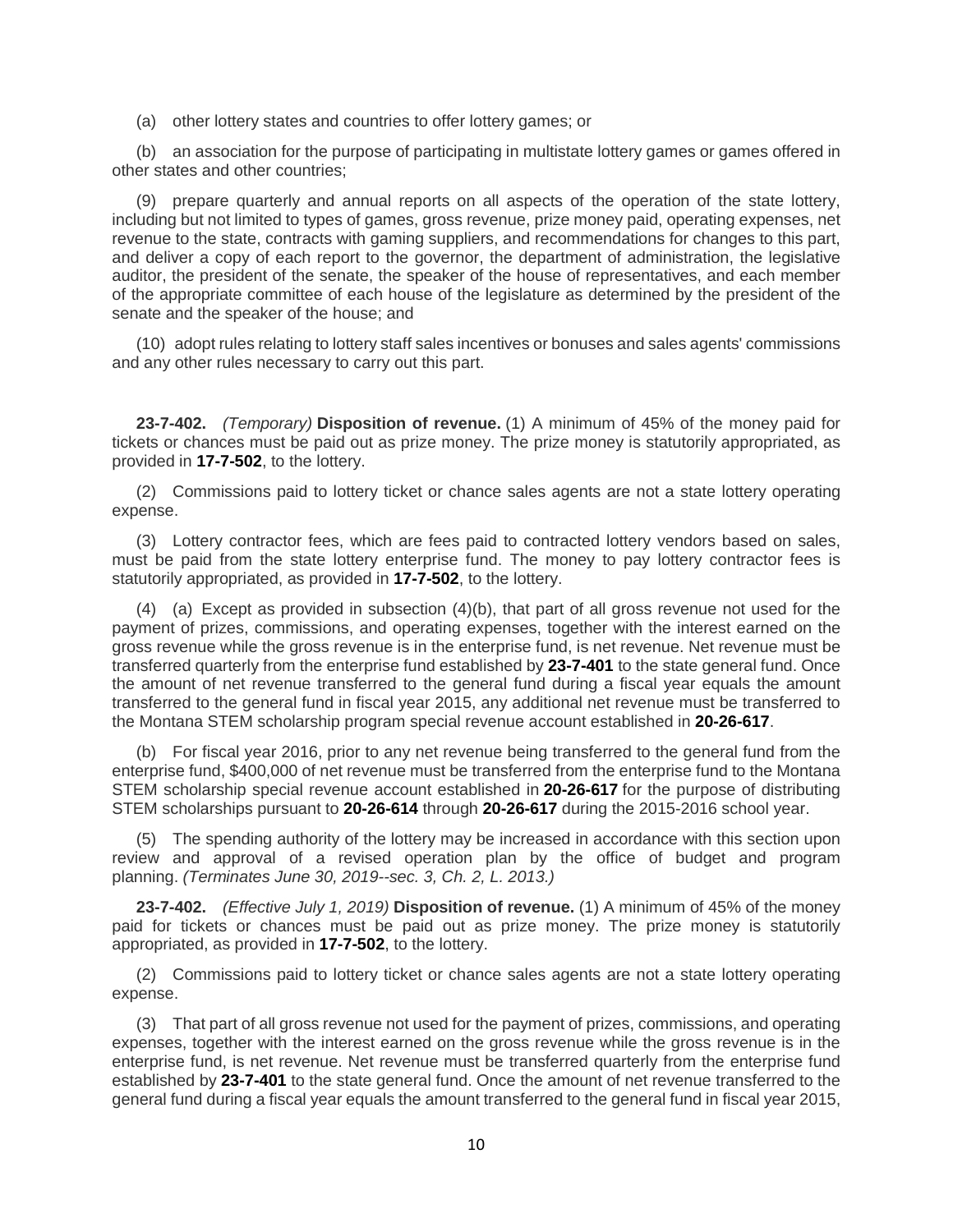any additional net revenue must be transferred to the Montana STEM scholarship program special revenue account established in **[20-26-617](http://leg.mt.gov/bills/mca/title_0200/chapter_0260/part_0060/section_0170/0200-0260-0060-0170.html)**.

(4) The spending authority of the lottery may be increased in accordance with this section upon review and approval of a revised operation plan by the office of budget and program planning.

### **RELATED BOARD POLICY:**

□ [Policy 501.4](http://mus.edu/borpol/bor500/501-4.pdf) - Montana STEM Scholarship Program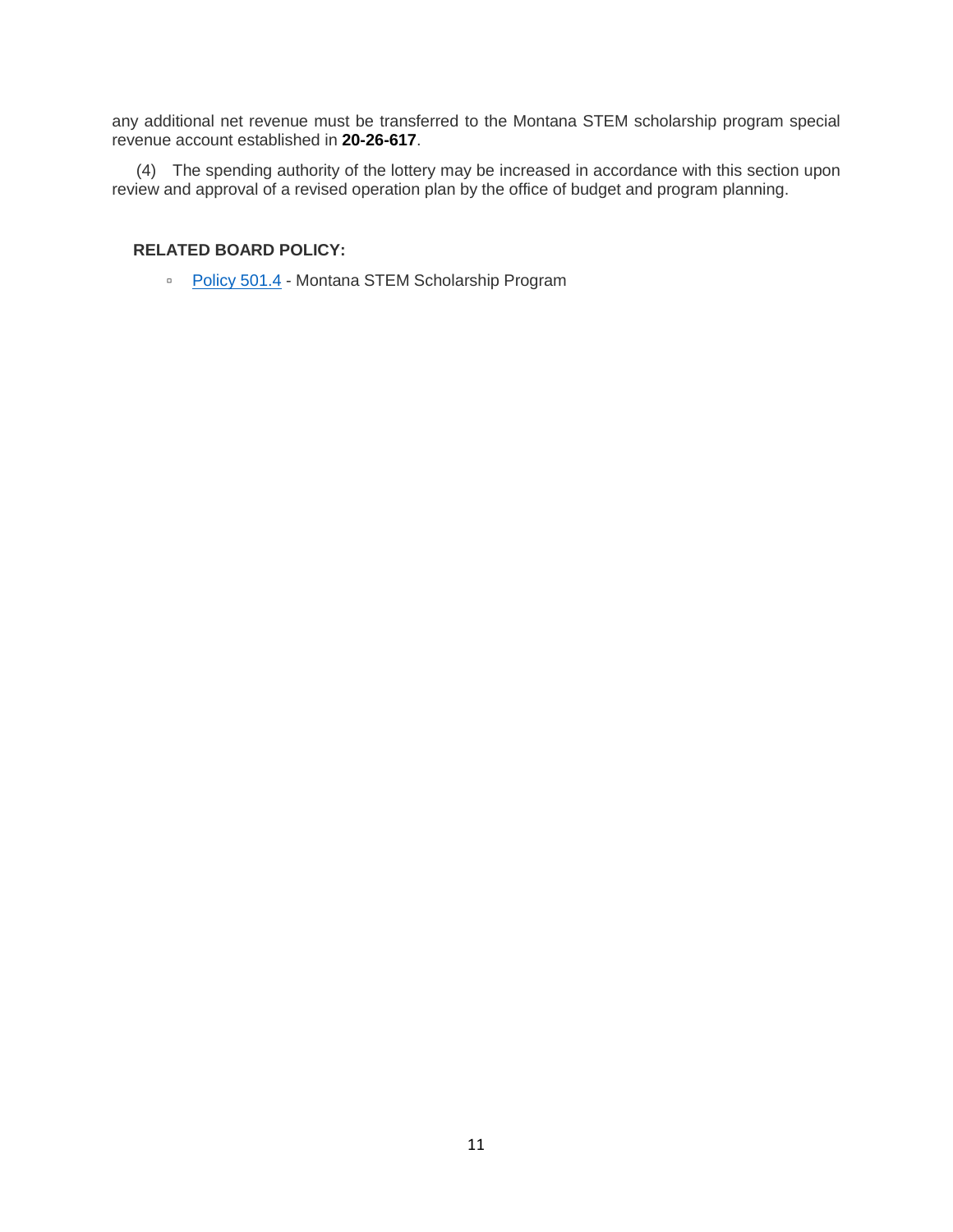## <span id="page-11-0"></span>**[Montana Promise Act](#page-0-6)**

**20-26-621. Short title.** Sections **[20-26-621](http://leg.mt.gov/bills/mca/title_0200/chapter_0260/part_0060/section_0210/None)** through **[20-26-623](http://leg.mt.gov/bills/mca/title_0200/chapter_0260/part_0060/section_0230/0200-0260-0060-0230.html)** may be cited as the "Montana Promise Act".

**20-26-622. Purpose.** The purpose of **[20-26-621](http://leg.mt.gov/bills/mca/title_0200/chapter_0260/part_0060/section_0210/0200-0260-0060-0210.html)** through **[20-26-623](http://leg.mt.gov/bills/mca/title_0200/chapter_0260/part_0060/section_0230/0200-0260-0060-0230.html)** is to increase college affordability and attainment for and decrease the amount of college debt incurred by Montana residents who utilize community and tribal colleges and 2-year institutions of the Montana university system.

**20-26-623. Montana promise grant program -- student eligibility -- administration.** (1) There is a Montana promise grant program for the purpose of providing grants to students who meet the criteria for certain postsecondary programs pursuant to subsection (2). The program is administered by the board of regents through the office of the commissioner of higher education. The board of regents shall adopt policies for the administration of the program consistent with **[20-26-](http://leg.mt.gov/bills/mca/title_0200/chapter_0260/part_0060/section_0210/0200-0260-0060-0210.html) [621](http://leg.mt.gov/bills/mca/title_0200/chapter_0260/part_0060/section_0210/0200-0260-0060-0210.html)** through **[20-26-623](http://leg.mt.gov/bills/mca/title_0200/chapter_0260/part_0060/section_0230/None)**.

(2) To be eligible for a grant under the program, a student must:

(a) be enrolled at least half-time in a community or tribal college located in the state of Montana or in a 2-year institution of the Montana university system and taking courses that lead to:

(i) the ability to transfer to another postsecondary institution entering as at least a second-year student;

(ii) an associate degree offered by the institution; or

- (iii) a professional credential offered by the institution;
- (b) have been a resident of Montana for at least 12 months prior to applying for the grant program;
- (c) have graduated from high school or received a secondary education equivalency certificate;

(d) have demonstrated academic ability through earning a cumulative grade point average of at least 2.5 in high school or through other measures as determined by the board of regents;

(e) have completed and submitted the free application for federal student aid for the current academic year and accepted all federal and state aid grants available; and

(f) have not completed more than 60 credit hours or the equivalent at a postsecondary institution or earned an associate degree.

(3) A student awarded a grant under the Montana promise grant program may receive a grant for no more than 2 years and is eligible for grants only if the student is making satisfactory progress as determined by the board of regents in courses described in subsection (2)(a), maintaining a cumulative grade point average of at least 2.7, and contributing a minimum of 8 hours of community service each semester.

(4) Montana promise grants must be awarded based on each term for which a student is eligible. The amount of the grant must be the greater of \$75 per enrolled credit or the amount of tuition remaining due after any other federal, state, or private aid grants or waivers have reduced the tuition amount.

(5) (a) Except as provided in subsection (5)(b), the total amount in grants awarded under this section may not exceed \$2 million in each fiscal year or any lesser amount appropriated by the legislature.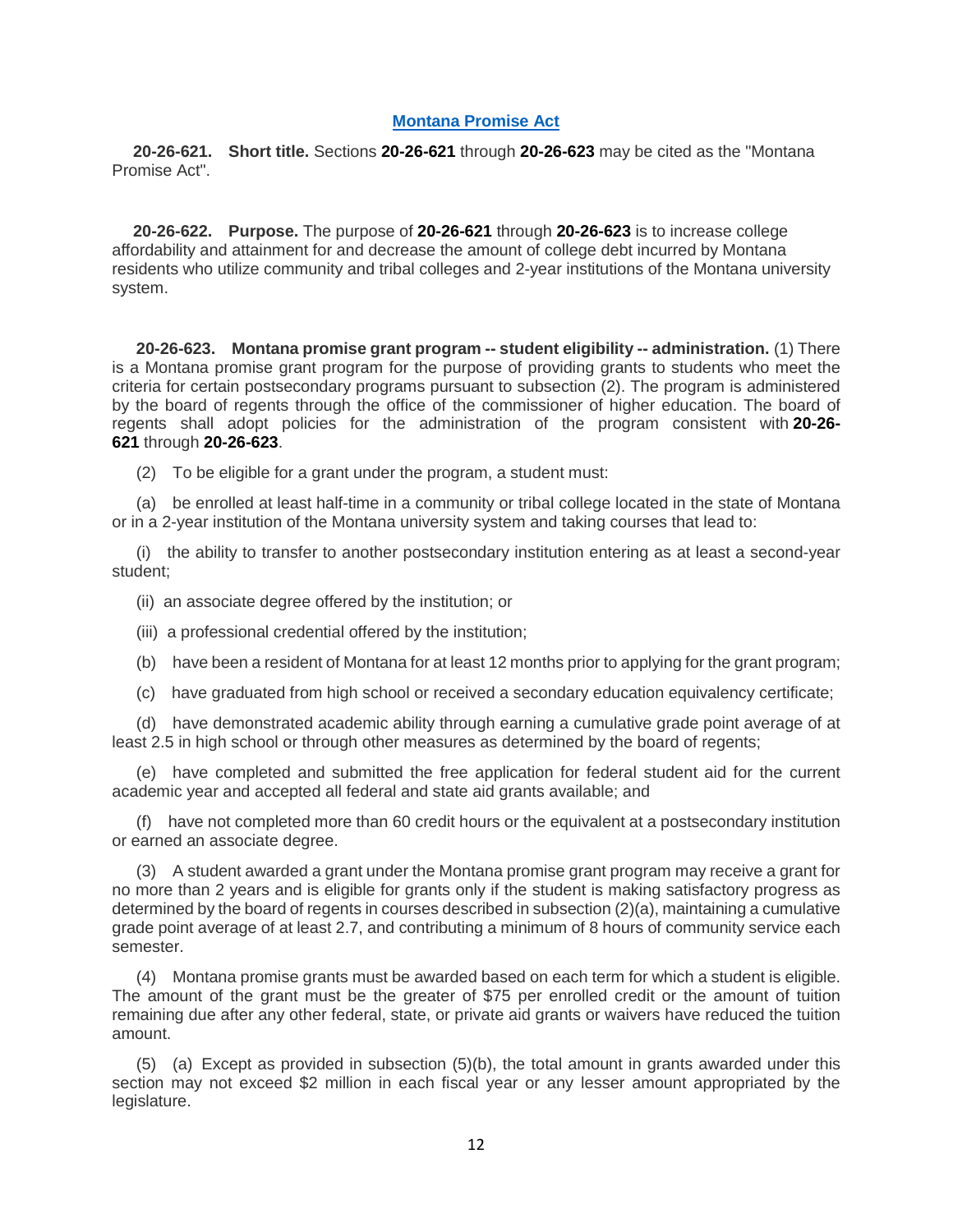(b) The board of regents may accept donations from private or out-of-state public sources for this program and shall distribute any funding received in accordance with **[20-26-621](http://leg.mt.gov/bills/mca/title_0200/chapter_0260/part_0060/section_0210/0200-0260-0060-0210.html)** through **[20-26-623](http://leg.mt.gov/bills/mca/title_0200/chapter_0260/part_0060/section_0230/None)**.

(6) If the amount of funding is not sufficient to provide grants to all eligible students, the board of regents may adopt policies for the prioritization of grants based on the following criteria in order:

(a) previous participation in the grant program with students who have previously received grants through the program receiving priority;

(b) financial need;

(c) students in programs for professional credentialing in high-demand labor markets; and

(d) recency of graduation from high school or completion of secondary education equivalency certification, with priority to more recent graduates and completers.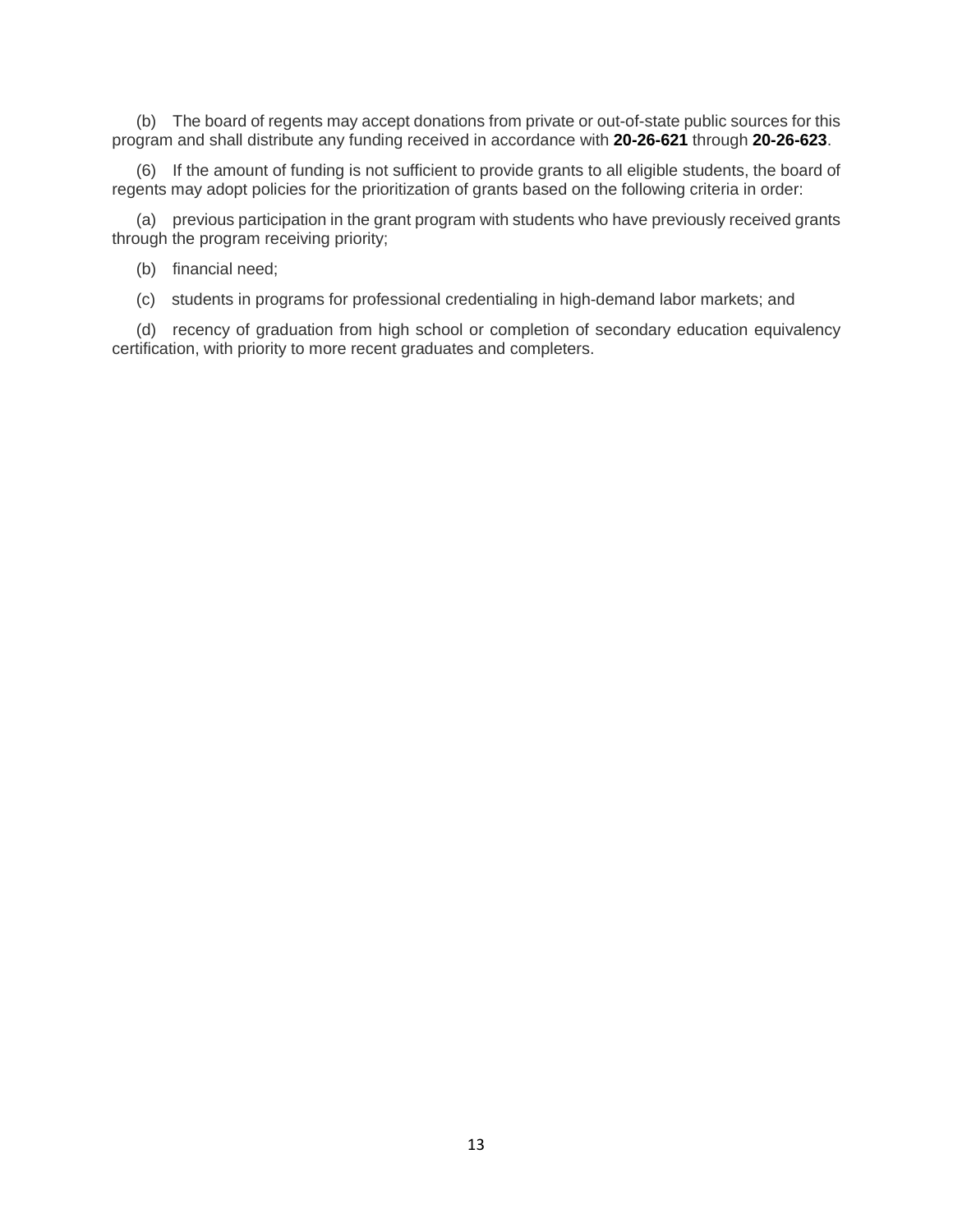### <span id="page-13-0"></span>**[QUALITY EDUCATOR LOAN ASSISTANCE PROGRAM](#page-0-7)**

**20-4-501. Quality educator loan assistance program -- purpose.** (1) There is a quality educator loan assistance program administered by the board of regents through the office of the commissioner of higher education. The program must provide for the direct repayment of educational loans of eligible quality educators in accordance with policies and procedures adopted by the board of regents in accordance with this part.

(2) The purpose of this program is to aid quality educator recruitment and retention for those schools most impacted by critical quality educator shortages. The program must be implemented in a manner that maximizes recruitment and retention assistance to impacted schools.

**20-4-502. Definitions.** For purposes of this part, unless the context requires otherwise, the following definitions apply:

(1) "Education cooperative" means a cooperative of Montana public schools as described in **[20-](http://leg.mt.gov/bills/mca/title_0200/chapter_0070/part_0040/section_0510/0200-0070-0040-0510.html) [7-451](http://leg.mt.gov/bills/mca/title_0200/chapter_0070/part_0040/section_0510/0200-0070-0040-0510.html)**.

(2) "Educational loans" means all loans made pursuant to a federal loan program, except federal parent loans for undergraduate students (PLUS) loans, as provided in 20 U.S.C. 1078-2.

(3) "Federal loan program" means educational loans authorized by 20 U.S.C. 1071, et seq., 20 U.S.C. 1087a, et seq., and 20 U.S.C. 1087aa, et seq.

(4) (a) "Quality educator" means a full-time equivalent educator, as reported to the superintendent of public instruction for accreditation purposes in the current school year, who:

(i) holds a valid certificate under the provisions of **[20-4-106](http://leg.mt.gov/bills/mca/title_0200/chapter_0040/part_0010/section_0060/0200-0040-0010-0060.html)** and is employed by an entity listed in subsection (4)(b) in a position that requires an educator license in accordance with administrative rules adopted by the board of public education; or

(ii) is a licensed professional under **[37-8-405](http://leg.mt.gov/bills/mca/title_0370/chapter_0080/part_0040/section_0050/0370-0080-0040-0050.html)**, **[37-8-415](http://leg.mt.gov/bills/mca/title_0370/chapter_0080/part_0040/section_0150/0370-0080-0040-0150.html)**, **[37-11-301](http://leg.mt.gov/bills/mca/title_0370/chapter_0110/part_0030/section_0010/0370-0110-0030-0010.html)**, **[37-15-301](http://leg.mt.gov/bills/mca/title_0370/chapter_0150/part_0030/section_0010/0370-0150-0030-0010.html)**, **[37-17-302](http://leg.mt.gov/bills/mca/title_0370/chapter_0170/part_0030/section_0020/0370-0170-0030-0020.html)**, **[37-22-](http://leg.mt.gov/bills/mca/title_0370/chapter_0220/part_0030/section_0010/0370-0220-0030-0010.html) [301](http://leg.mt.gov/bills/mca/title_0370/chapter_0220/part_0030/section_0010/0370-0220-0030-0010.html)**, **[37-23-201](http://leg.mt.gov/bills/mca/title_0370/chapter_0230/part_0020/section_0010/0370-0230-0020-0010.html)**, **[37-24-301](http://leg.mt.gov/bills/mca/title_0370/chapter_0240/part_0030/section_0010/0370-0240-0030-0010.html)**, or **[37-25-302](http://leg.mt.gov/bills/mca/title_0370/chapter_0250/part_0030/section_0020/0370-0250-0030-0020.html)** and is employed by an entity listed in subsection (4)(b) of this section to provide services to students.

- (b) For purposes of subsection (4)(a), an entity means:
- (i) a school district;
- (ii) an education cooperative;
- (iii) the Montana school for the deaf and blind, as described in **[20-8-101](http://leg.mt.gov/bills/mca/title_0200/chapter_0080/part_0010/section_0010/0200-0080-0010-0010.html)**;
- (iv) the Montana youth challenge program; and
- (v) a state youth correctional facility, as defined in **[41-5-103](http://leg.mt.gov/bills/mca/title_0410/chapter_0050/part_0010/section_0030/0410-0050-0010-0030.html)**.
- (5) "School district" means a public school district, as provided in **[20-6-101](http://leg.mt.gov/bills/mca/title_0200/chapter_0060/part_0010/section_0010/0200-0060-0010-0010.html)** and **[20-6-701](http://leg.mt.gov/bills/mca/title_0200/chapter_0060/part_0070/section_0010/0200-0060-0070-0010.html)**.

**20-4-503. Critical quality educator shortages.** (1) The board of public education, in consultation with the office of public instruction, shall identify:

(a) specific schools that are impacted by critical quality educator shortages; and

(b) within the schools identified in subsection (1)(a), the specific quality educator licensure or endorsement areas that are impacted by critical quality educator shortages.

(2) In identifying impacted schools under subsection (1)(a), the board of public education, in consultation with the office of public instruction, shall consider including the following: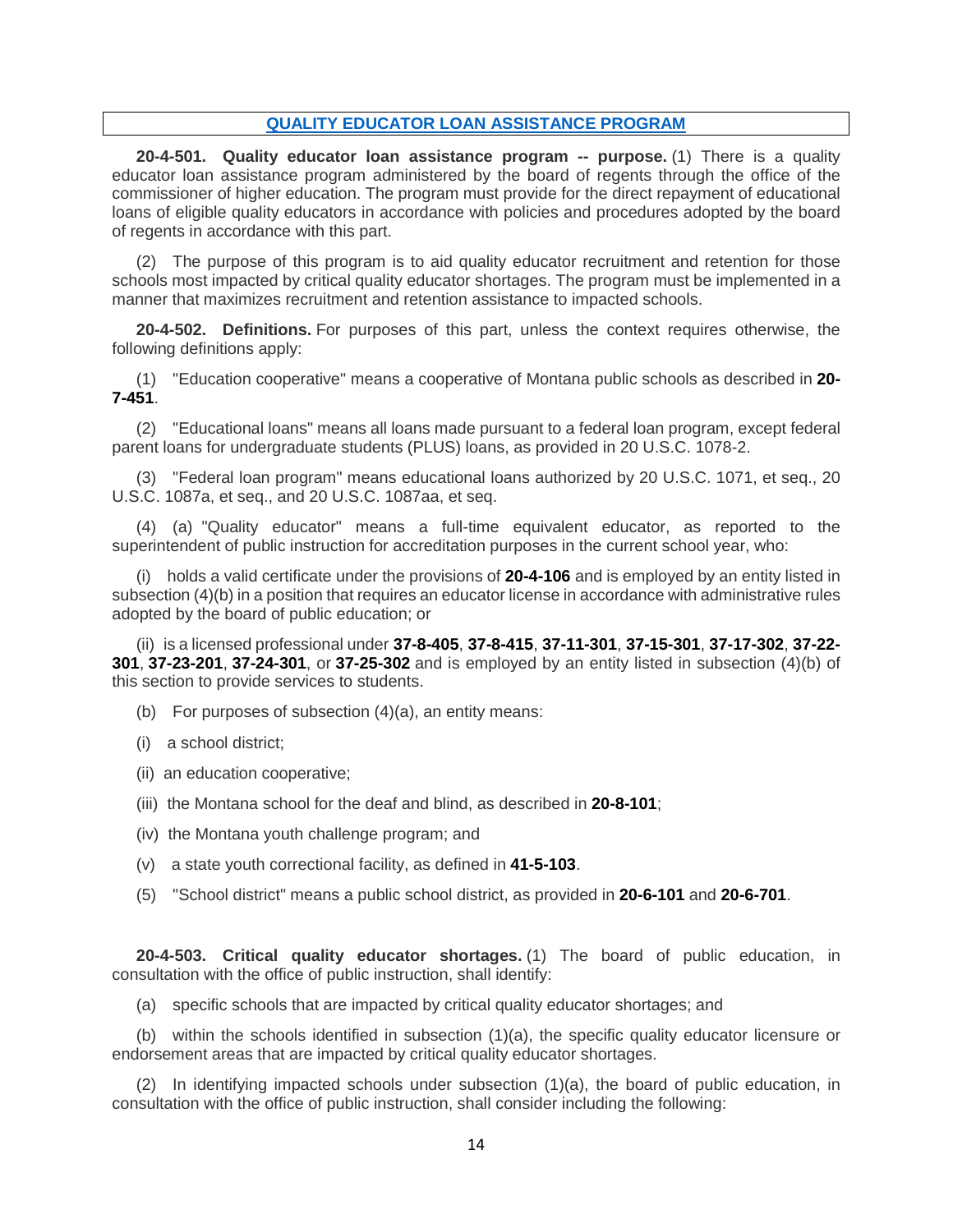- (a) special education cooperatives;
- (b) the Montana school for the deaf and blind, as described in **[20-8-101](http://leg.mt.gov/bills/mca/title_0200/chapter_0080/part_0010/section_0010/0200-0080-0010-0010.html)**;
- (c) the Montana youth challenge program, as established in **[10-1-1401](http://leg.mt.gov/bills/mca/title_0100/chapter_0010/part_0140/section_0010/0100-0010-0140-0010.html)**;
- (d) state youth correctional facilities, as defined in **[41-5-103](http://leg.mt.gov/bills/mca/title_0410/chapter_0050/part_0010/section_0030/0410-0050-0010-0030.html)**;
- (e) public schools that are located on an American Indian reservation; and
- (f) public schools that, driving at a reasonable speed for the road surface, are located:

(i) more than 45 minutes from a city with a population greater than 10,000 based on the most recent federal decennial census; or

(ii) more than 30 minutes from a city with a population greater than 4,300 based on the most recent federal decennial census.

(3) The board of public education shall publish by December 1 an annual report listing the schools and the licensure or endorsement areas identified as impacted by critical quality educator shortages, explaining the reasons that specific schools and licensure or endorsement areas have been identified and providing information regarding any success in retention. The report must apply to the school year that begins July 1 following the publication of the report in order to assist recruitment by impacted schools. For the school year beginning July 1, 2017, eligibility for the program may be governed by the report adopted by the board of public education by December 1, 2017.

(4) A quality educator working at a school identified in subsection (1) is eligible for repayment of all or part of the quality educator's outstanding educational loans existing at the time of application in accordance with the eligibility and award criteria established under this part.

**20-4-504. Loan repayment assistance.** Loan repayment assistance may be provided on behalf of a quality educator who:

(1) is employed in an identified school described in **[20-4-503](http://leg.mt.gov/bills/mca/title_0200/chapter_0040/part_0050/section_0030/0200-0040-0050-0030.html)**(1); and

(2) has an educational loan that is not in default and that has a minimum unpaid current balance of at least \$1,000 at the time of application.

**20-4-505. Loan repayment assistance documentation.** (1) A quality educator shall submit an application for loan repayment assistance to the board of regents in accordance with policies and procedures adopted by the board of regents. The application must include official verification or proof of the applicant's total unpaid accumulated educational loan debt and other documentation required by the board of regents that is necessary for verification of the applicant's eligibility.

(2) The board of regents may require a quality educator who is eligible for loan repayment assistance to provide documentation that the quality educator has exhausted repayment assistance from other federal, state, or local loan forgiveness, discharge, or repayment incentive programs.

(3) A quality educator is eligible for loan repayment assistance for no more than 3 years, with the maximum annual loan repayment assistance not to exceed:

(a) \$3,000 after the first complete year of teaching in an impacted school;

(b) \$4,000 after the second complete year of teaching in the same impacted school or another impacted school within the same school district; and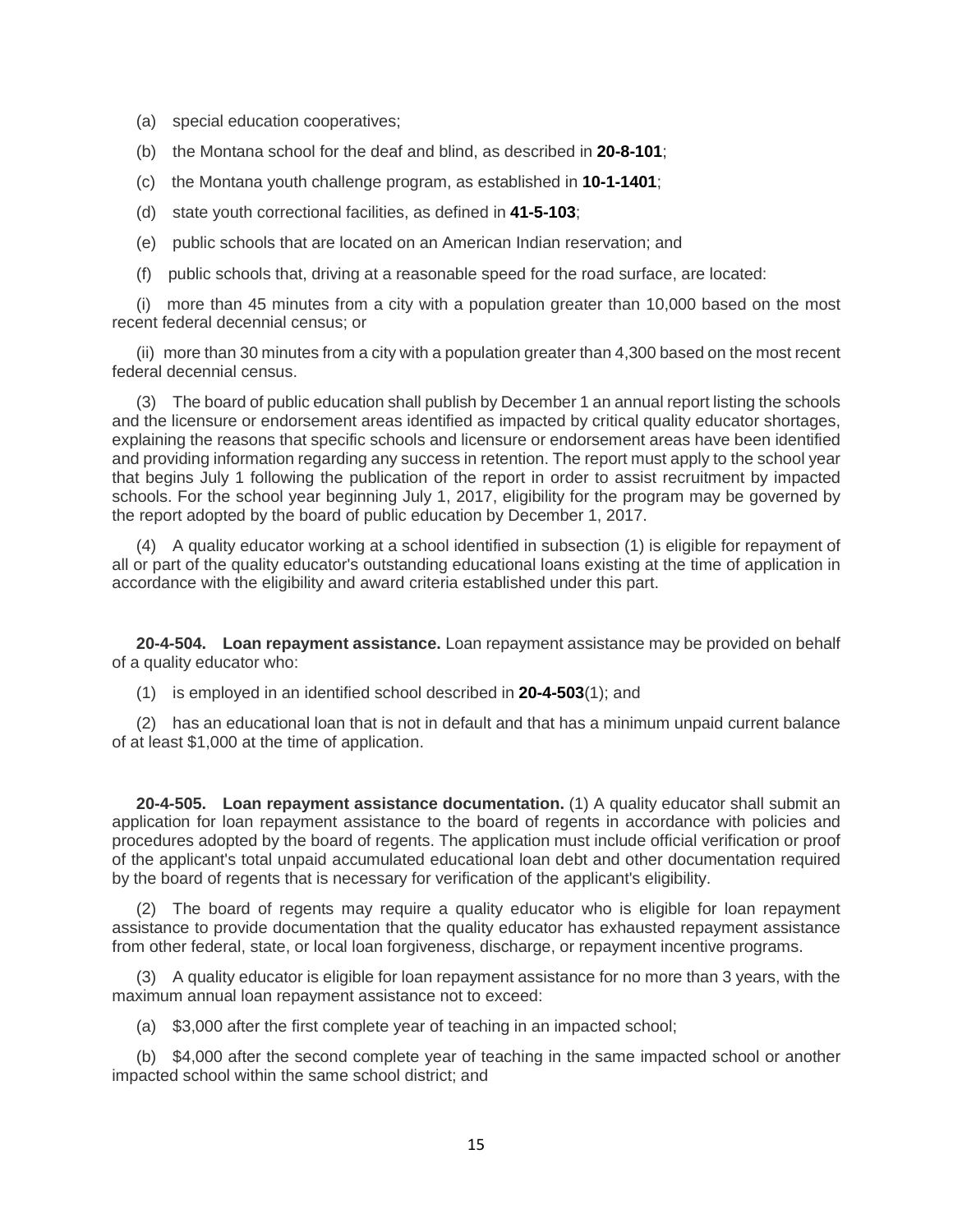(c) \$5,000 after the third complete year of teaching in the same impacted school or another impacted school within the same school district.

(4) The board of regents may remit payment of the loan on behalf of the quality educator in accordance with the requirements of this part and policies and procedures adopted by the board of regents.

**20-4-506. Funding -- priorities.** (1) If the funding for this part in any year is less than the total amount for which Montana quality educators qualify, the board of regents shall provide preference in the award of loan repayment assistance to quality educators working in the specific licensure or endorsement areas that are most impacted by quality educator shortages identified as provided in **[20-](http://leg.mt.gov/bills/mca/title_0200/chapter_0040/part_0050/section_0030/0200-0040-0050-0030.html) [4-503](http://leg.mt.gov/bills/mca/title_0200/chapter_0040/part_0050/section_0030/0200-0040-0050-0030.html)**.

(2) If the funding for this part in any year is greater than the total amount for which Montana quality educators qualify, the board of public education shall consider expanding the number of impacted schools included in subsequent reports pursuant to **[20-4-503](http://leg.mt.gov/bills/mca/title_0200/chapter_0040/part_0050/section_0030/0200-0040-0050-0030.html)**.

(3) This part may not be construed to require the provision of loan repayment assistance without an express appropriation for that purpose.

## **RELATED BOARD POLICY:**

▫ [Policy 940.14](http://mus.edu/borpol/bor900/940-14.pdf) - Quality Educator Loan Assistance Program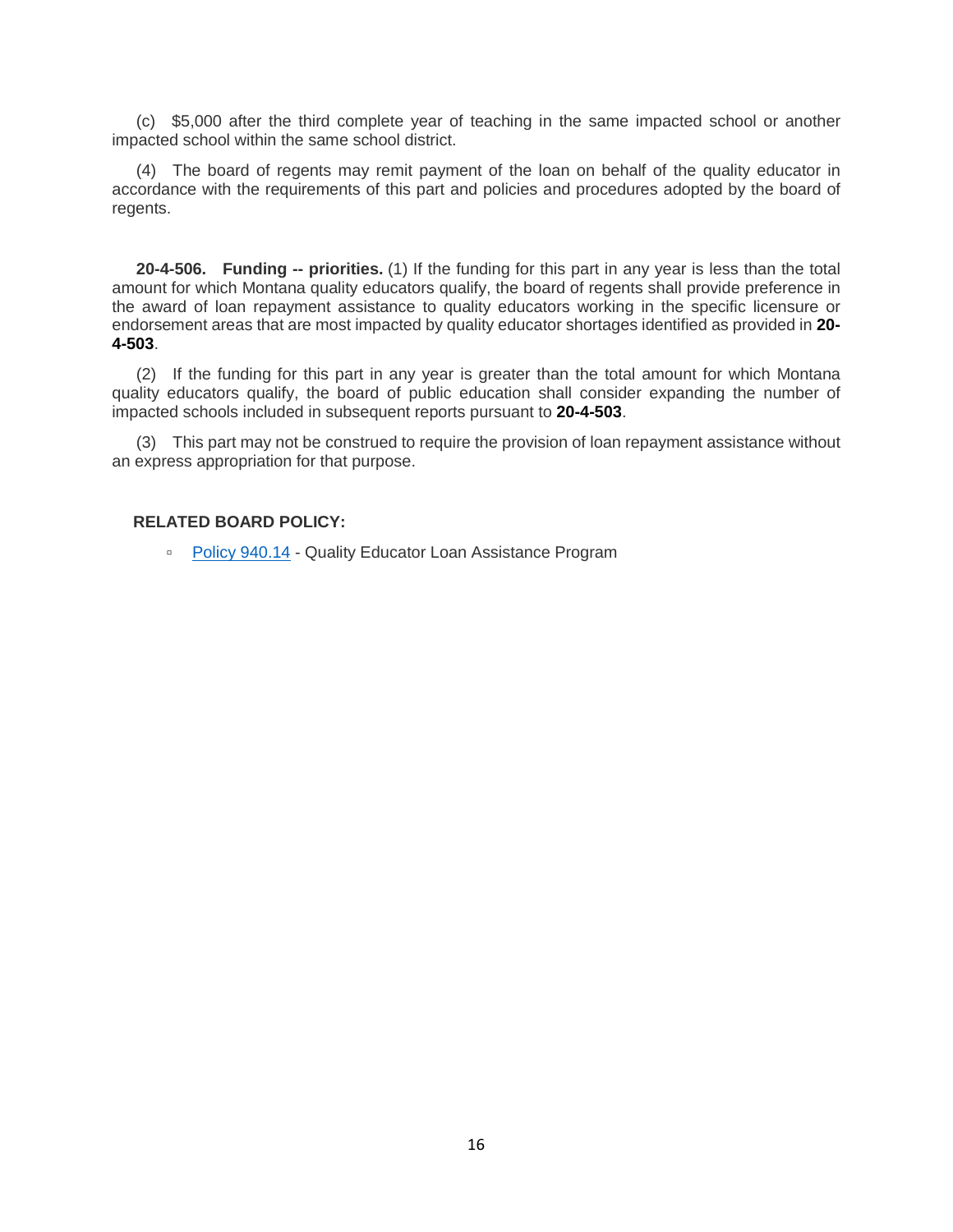### <span id="page-16-0"></span>**[WORK-STUDY PROGRAMS](#page-0-8)**

**20-25-701. Definitions and purpose.** (1) As used in this part, unless the context otherwise requires, the following definitions apply:

(a) "Institution" means any public institution of postsecondary education governed, supervised, or coordinated by the board of regents of higher education.

(b) "Student" means any Montana resident, as established by the board of regents of higher education, who has met the qualifications for enrollment as a full-time student at an institution or who is presently enrolled as a full-time student in good standing, as determined by the institution.

(2) It is the purpose of this part to help ensure that no resident of Montana be denied attendance at institutions governed, supervised, or coordinated by the board of regents of higher education because of financial barriers and further to provide low-cost supplemental assistance for all governing units within Montana. The legislature intends that any Montana resident wishing to gain admittance to such institutions in Montana, within necessary budgetary limitations as provided by law, shall be allowed the opportunity to earn in part or in total sufficient money to pay the costs accompanying such attendance through employment by state and local governing units and certain public interest organizations.

**20-25-702. Montana work-study program.** The Montana work-study program is hereby established to be administered by the board of regents of higher education as provided by this part.

**20-25-703. Limitation on use of funds.** At least 70% of the funds allocated to the program must be used to provide job opportunities for students with demonstrated financial need. The remainder of the funds allocated to this program may be used to provide job opportunities on a basis other than financial need. The other bases include but are not limited to:

(1) laboratory, teaching, and tutorial assistantships requiring particular skills; and

(2) cases in which a student's family cannot demonstrate financial need but in which the student has a desire to contribute toward the student's education through employment.

**20-25-704. Funds supplemental to other funds.** All funds allocated through this program are supplemental in nature and are not meant to replace existing federal and state student financial assistance funds or any other funds that would otherwise be appropriated for student assistance.

**20-25-705. Administration.** The board of regents of higher education shall promulgate rules for the allocation of program funds among the institutions.

**20-25-706. Eligibility.** Any local governing body; state or local administrative agency, department, board, commission; judicial, legislative, or other governmental unit; or nonprofit private organization is eligible to employ Montana students under the program as determined by the board of regents of higher education and within the funding limitations of the program, which eligibility:

(1) will not result in the displacement of employed workers or impair existing contracts for services;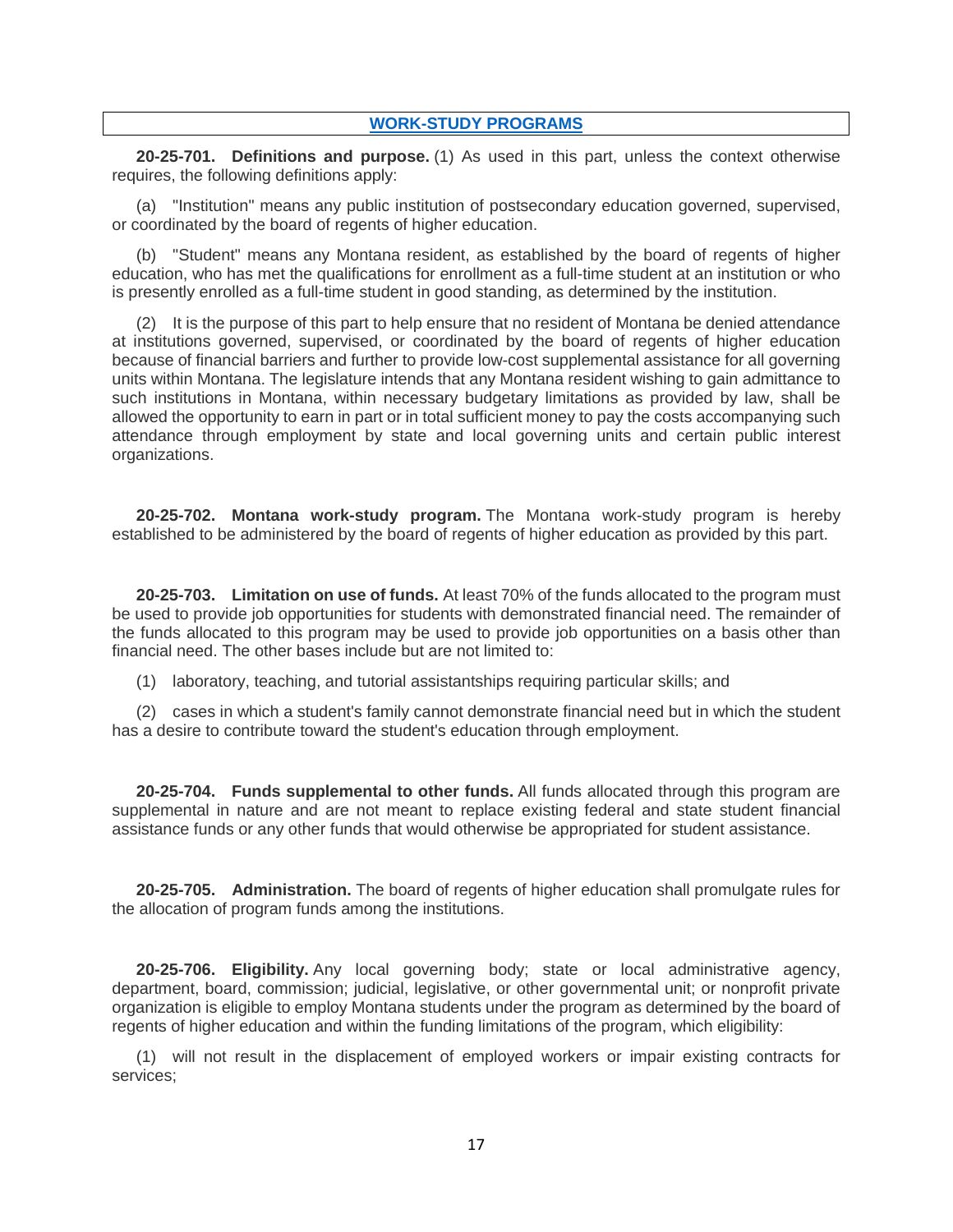(2) will not involve any partisan or nonpartisan political activity associated with a candidate or contending group or faction in an election for public or party office;

(3) will not involve the construction, operation, or maintenance of so much of any facility as is used or to be used for sectarian instruction or as a place of worship; and

(4) in the case of nonprofit organizations other than governmental units, will result in employment which is in the general public interest rather than in the interest of a particular group.

**20-25-707. Antidiscrimination.** An employer is not eligible to employ any person under this program if the employer practices discrimination in employment against any individual because of race, creed, religion, color, political ideas, sex, age, marital status, physical or mental disability, ancestry, or national origin.

**20-25-708. Approval of salaries.** The salaries paid to students employed under this program and the number of hours each student works shall be approved by institution officers administering the program, subject to guidelines promulgated by the board of regents of higher education; provided that in no case will any student employed under the program be paid less than the minimum wage as provided by law.

**20-25-709. Contributions from employers.** Each employer must contribute toward the salary of each student employed under the program at a level determined by the board of regents of higher education but at a level no less than 30% of the student's hourly wage.

#### **RELATED BOARD POLICY:**

▫ [Policy 504.2](http://mus.edu/borpol/bor500/504-2.pdf) - Montana Work Study Program